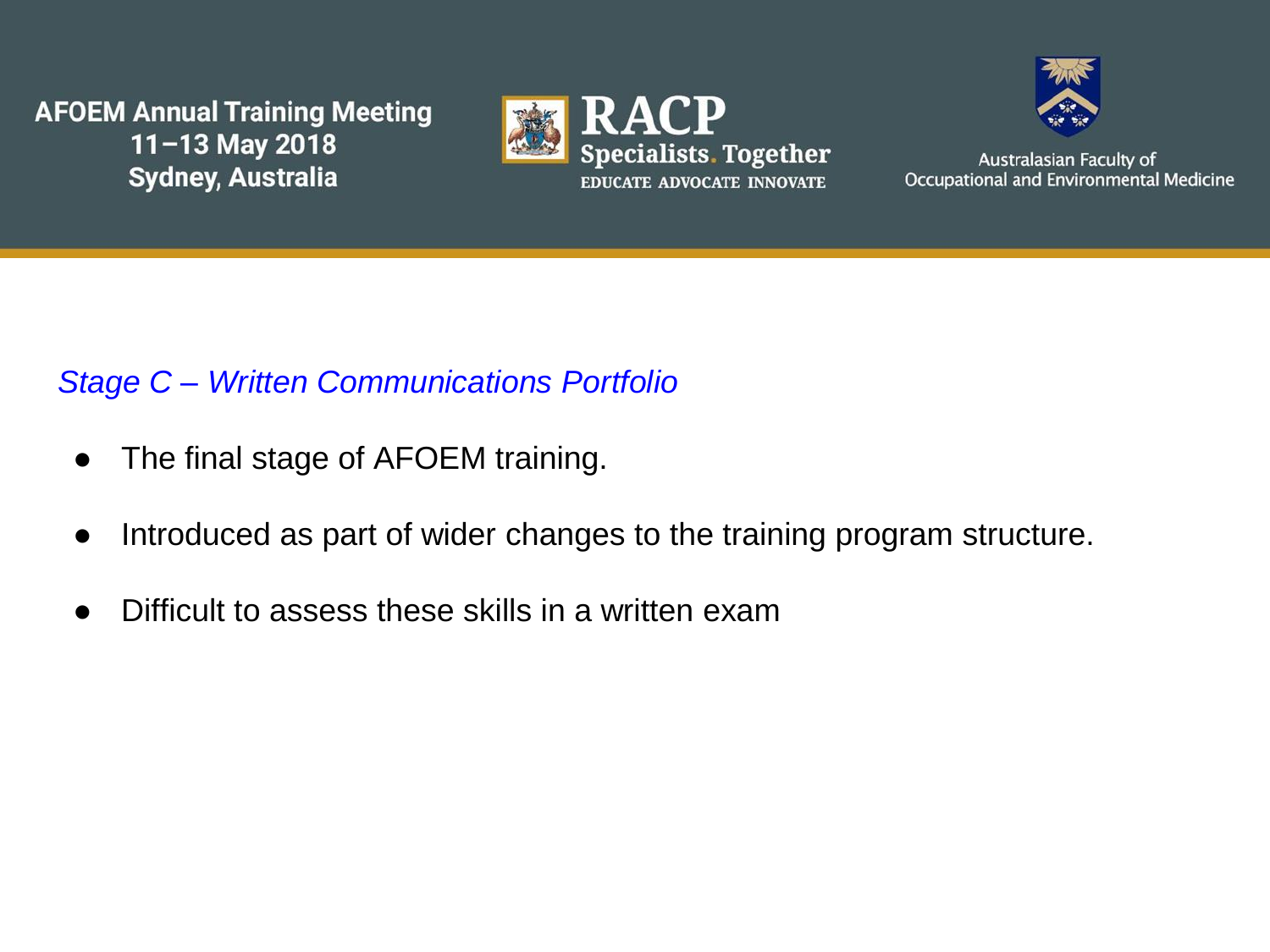



Australasian Faculty of Occupational and Environmental Medicine

## *Stage C- Written Communications Portfolio*

WHY?

- "Demonstrate the ability to *organise and prioritise* information"
- "Communicate in an *effective concise and conventional* way"

We are judged for our written communication frequently as an Occupational Physicians, by:

- colleagues
- clients (organisations or individuals)
- Legal profession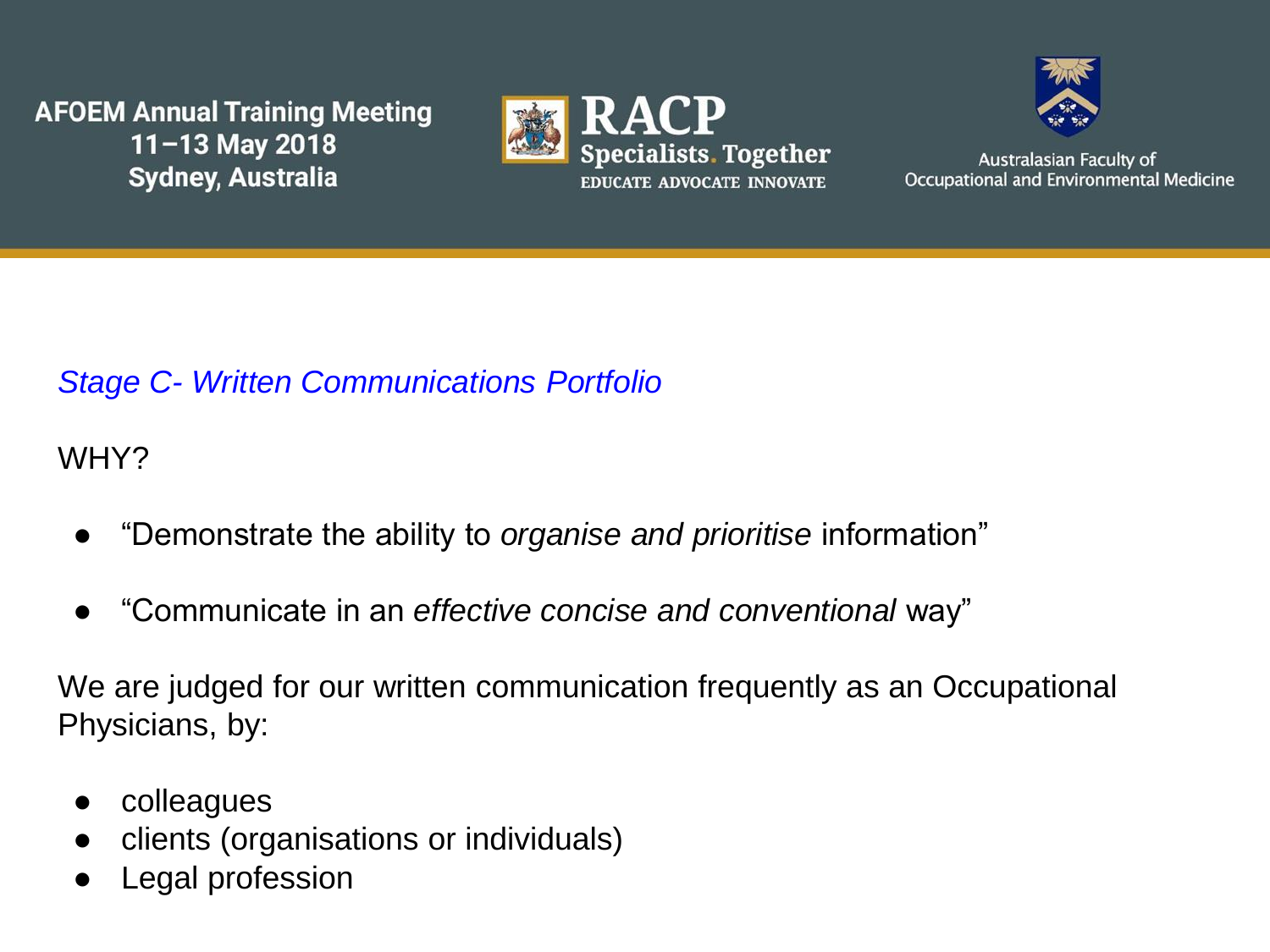



Australasian Faculty of Occupational and Environmental Medicine

## *Stage C- Written Communications Portfolio*

### WHAT?

- "real life" situations actual work of trainee
- Clearly defined purpose outlined in cover letter
- Quality report- would you be happy to pay for this?
- Aimed at the "intelligent non-expert"
- Reference to legal framework and considerations where relevant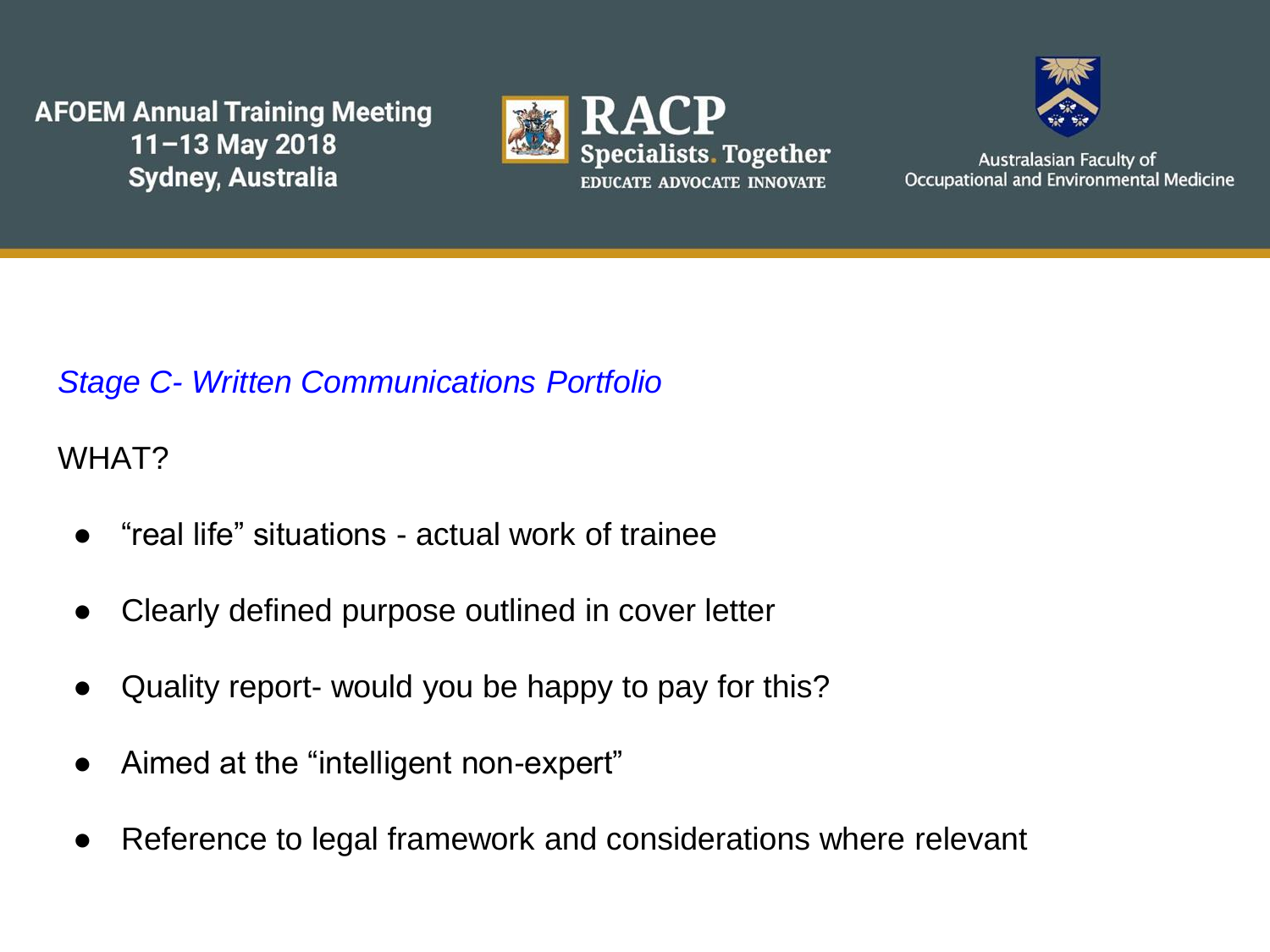



**Australasian Faculty of** Occupational and Environmental Medicine

## *Stage C- Written Communications Portfolio*

HOW?

- Take advantage of opportunities in your training to conduct Medicolegal and Worksite Assessment reports under supervision.
- Consider scenarios that may be appropriate in 12 months prior to submission.
- Review cases and adapt to assessment requirements (see "WCP writing guidelines", "WCP assessment criteria")
- Ensure you are familiar with marking guidelines (see "WCP assessment" criteria")
- Use illustrations where useful (particularly in Workplace Assessment)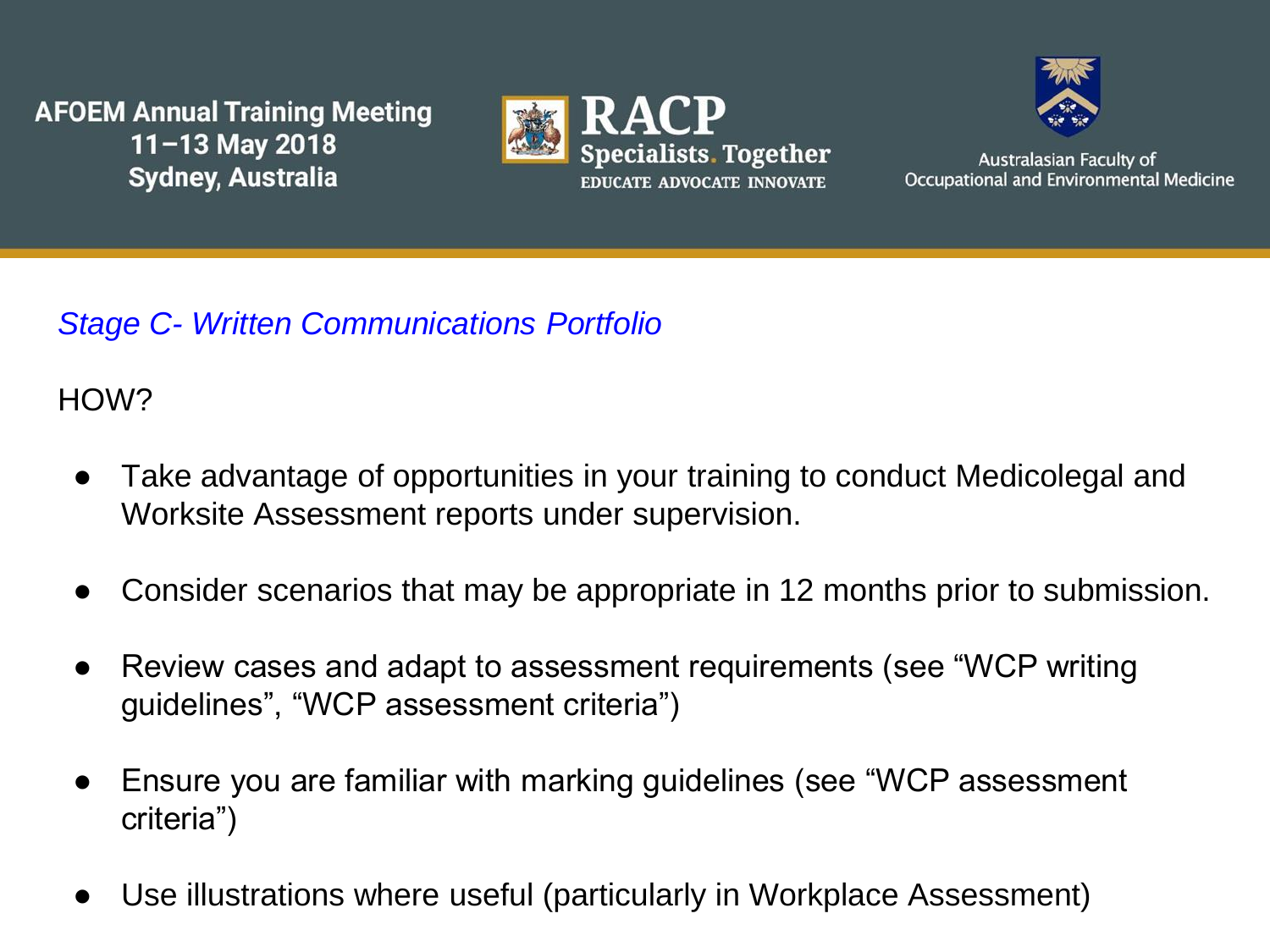



**Australasian Faculty of** Occupational and Environmental Medicine

## *Stage C- Written Communications Portfolio*

## ASSESSMENT:

- Two examiners reviewing reports individually, then discussion to determine agreement in overall assessment
- Focus on basics and requirements clearly outlined in written material
- "meets standards" or "does not meet standards"
- Resubmission required if standard not met, constructive and detailed feedback provided by examiners
- If standard not met on resubmission, new reports in 12 months (NEW)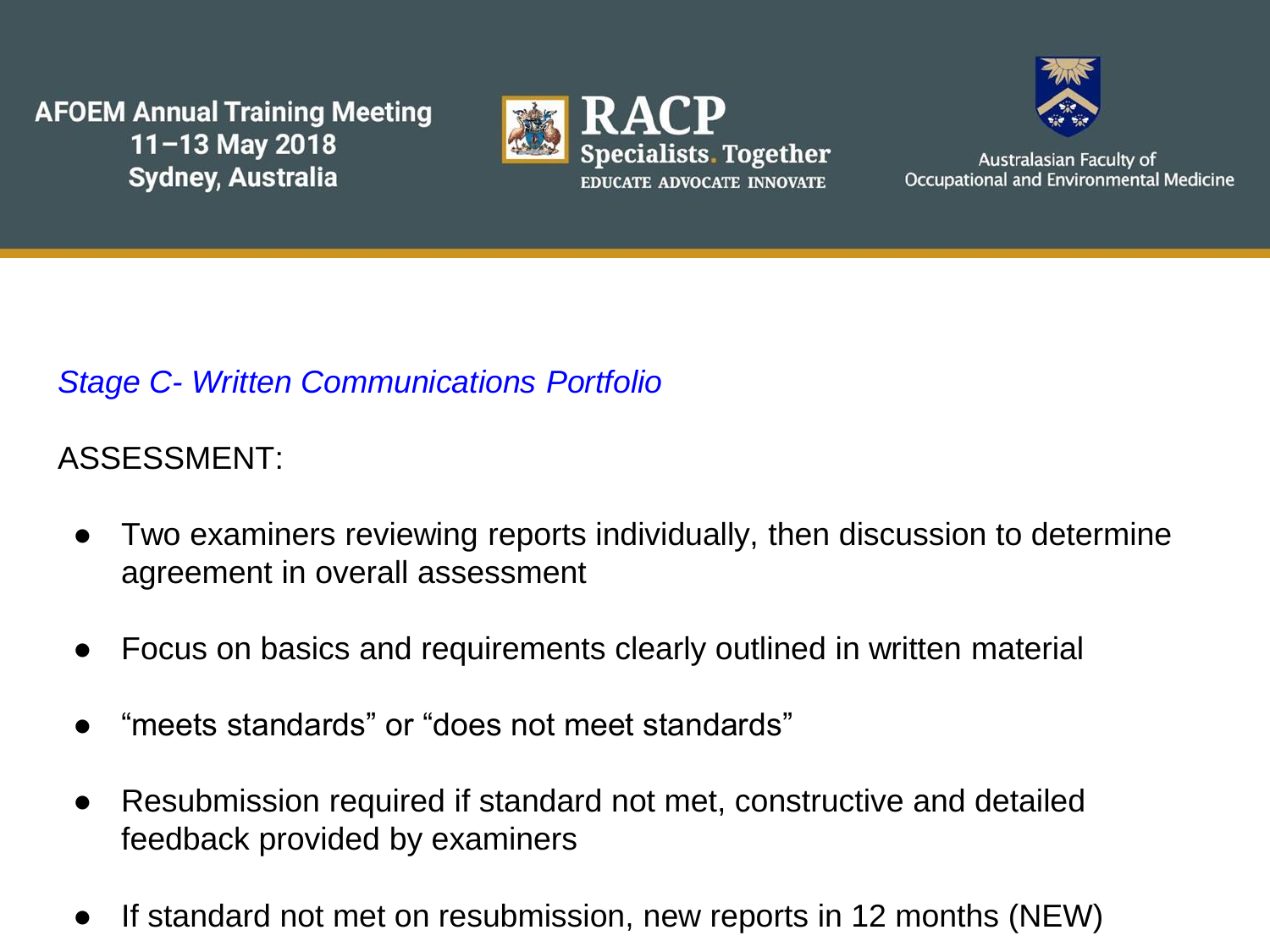



**Australasian Faculty of** Occupational and Environmental Medicine

# *Stage C- Written Communications Portfolio*

# PITFALLS:

- Not adequately editing or formatting a "real life" case to meet the WCP assessment style and needs
- Misinterpreting the Workplace Assessment report as a medicolegal or clinical report
- Lack of clarity in the cover letter in regards to purpose of the report (including limitations where relevant)
- Not involving your supervisor in the review of your work prior to submission
- Omitting to "proof" the report prior to submission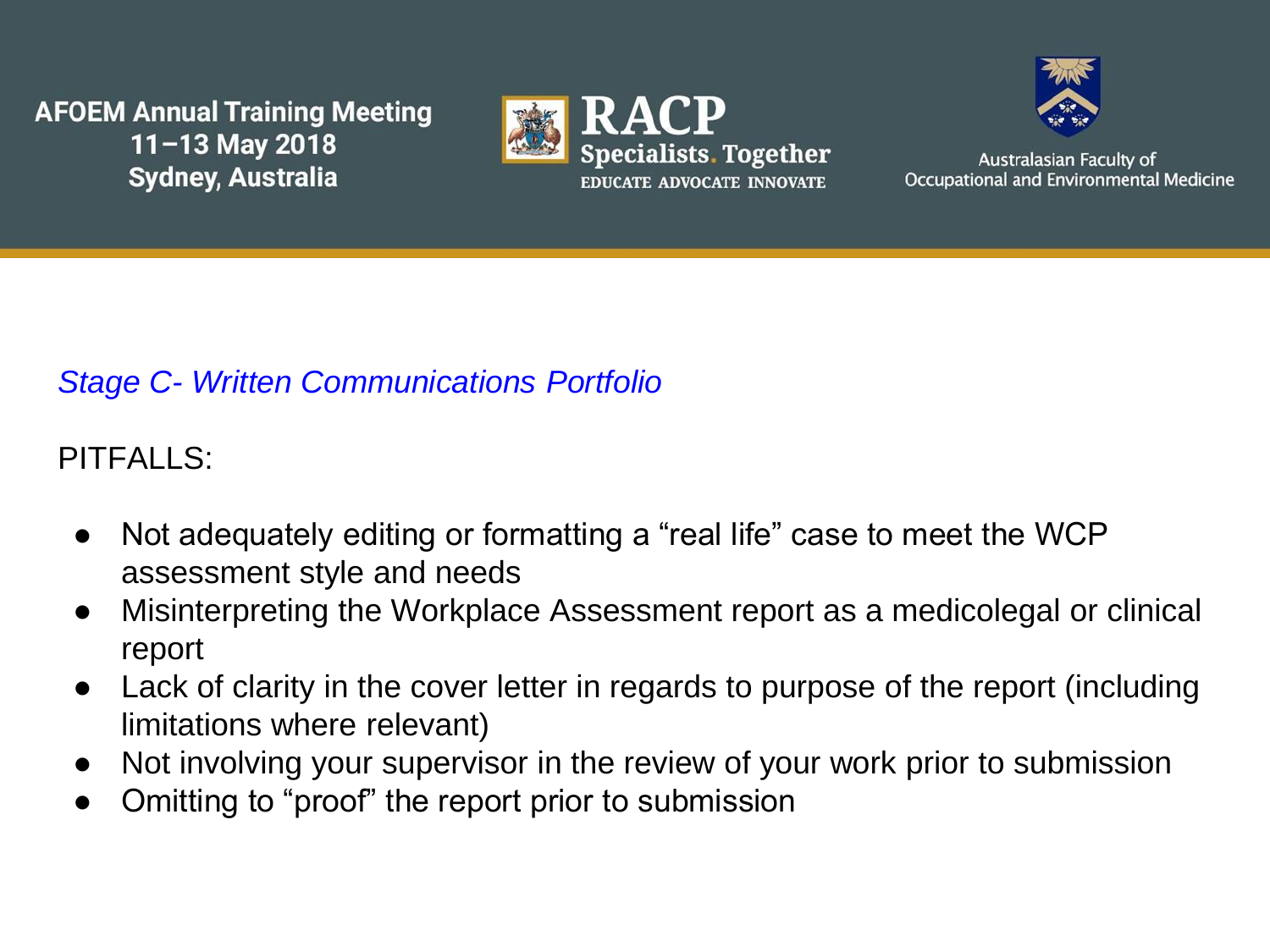



Australasian Faculty of Occupational and Environmental Medicine

### *Stage C- Written Communications Portfolio*

### **WORKPLACE ASSESSMENT CHECKLIST: Have I?**

- Included a personal visit to the workplace (rather than a description of it)?
- Analyzed and confirmed that tasks identified are part of the inherent requirement of the role?
- Utilized objective findings (ie. on examination or in the workplace) for recommendations rather than relying solely on subjective descriptions.
- If work restrictions have been advised, are they available, realistic and easy to follow?
- Considered relevant legislation or known industry standards?
- Reviewed that any photos & references quoted are clear, useful and relevant?
- Ensured consistency throughout the report with conclusions that address the hazards/risks identified in other sections of the report.
- Explained why the recommendations will help (evidence base)?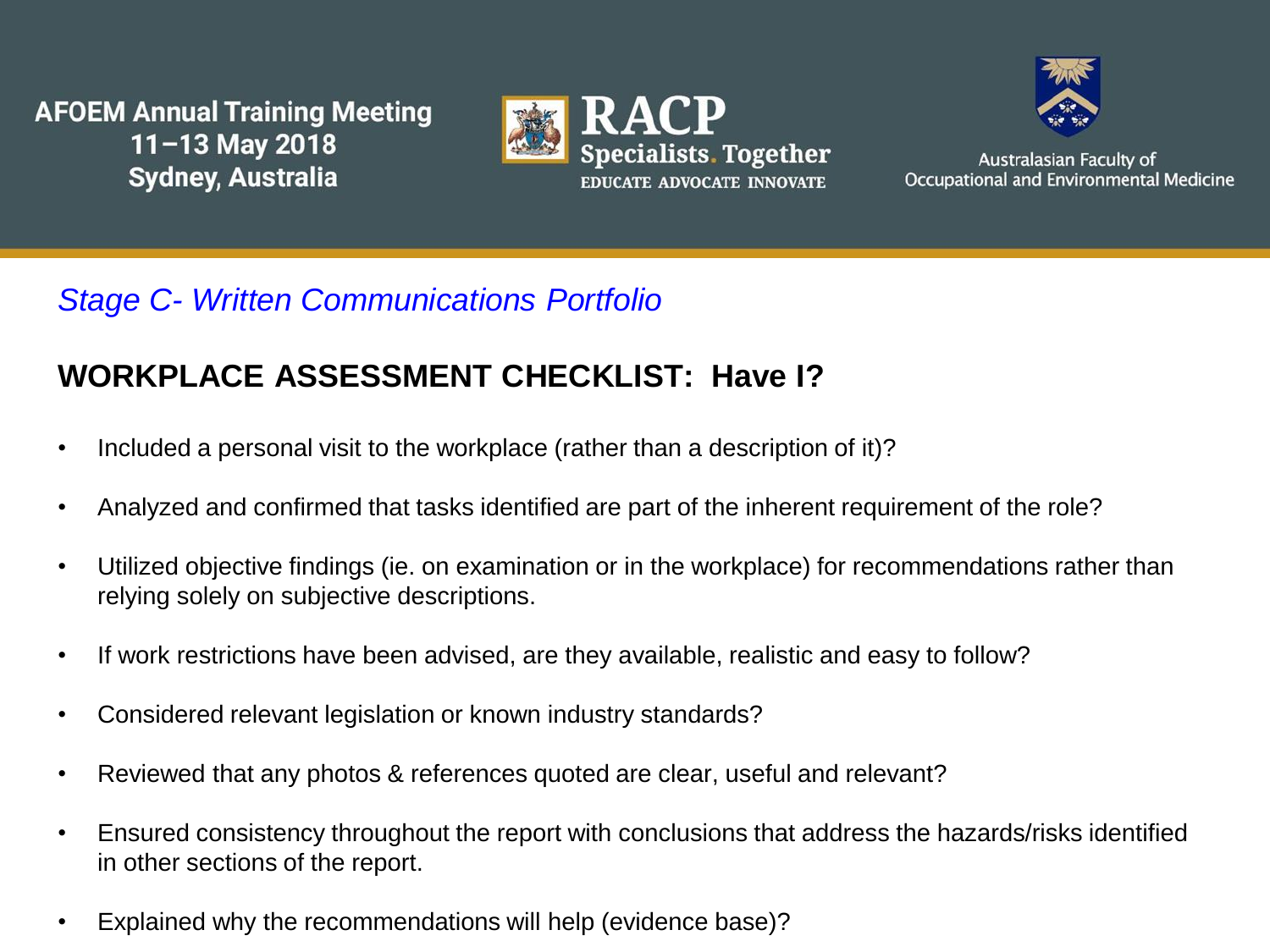



**Australasian Faculty of** Occupational and Environmental Medicine

## *Stage C- Written Communications Portfolio*

## **MEDICOLEGAL ASSESSMENT CHECKLIST: Have I?**

- Included a personal assessment of the individual (rather than a  $3<sup>rd</sup>$  party file review)?
- Analyzed and confirmed that tasks identified are part of the inherent requirement of the role?
- Utilized objective findings (ie. on examination) and level of function information for recommendations.
- Considered if any advised work restrictions are available, realistic and easy to follow?
- Considered relevant legislation or known industry standards?
- Reviewed that any references quoted are clear, useful and relevant?
- Ensured consistency throughout the report with conclusions that address the findings observed in other sections of the report.
- Explained why the recommendations will help (evidence base)?